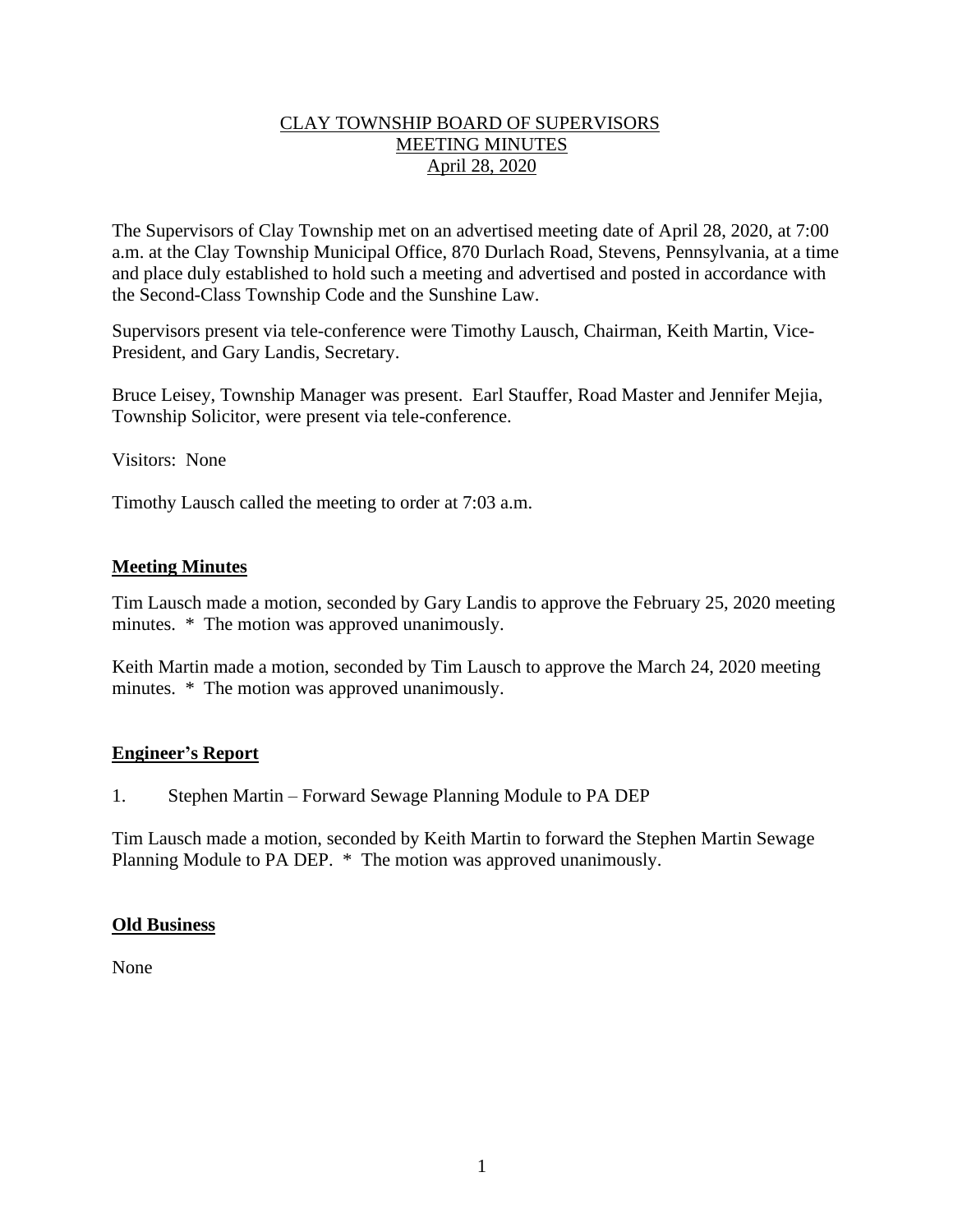# **New Business**

## 1. Road Master Update

Earl Stauffer informed the Board of Supervisors the Municipal Road Purchase Co-Op awarded bids for ultra thin bonded wearing course and line painting. Ultra thin bonded wearing course was awarded to AMS at a cost of \$6.46 per sq yd and line painting was awarded to A1 Traffic Control at a cost of \$.0475 for single line yellow and white and \$.0925 for double yellow line. The total cost for ultra thin bonded wearing course is \$148,741.50 and Line Painting is \$17,650.00.

After discussion, Gary Landis made a motion, seconded by Keith Martin to award Ultra Thin Bonded Wearing Course to AMS at a total cost of \$148,741.50 and line painting to A-1 Traffic Control at a total cost of \$17,650.00. \* The motion was approved unanimously.

### 2. Township Manager Update

Bruce Leisey informed the Board of Supervisors of a request from NLCRPD to install a vehicle lift in a garage bay they currently lease from the Township. The lift would be located in the western bay adjacent to the Township Maintenance Building. The bay currently has an unused pit. The NLCRPD will fill in the pit with stone and concrete and install the lift at their expense.

Tim Lausch made a motion, seconded by Keith Martin to approve the request from NLCRPD to install a vehicle lift at their expense in the garage bay they currently lease from the Township. \* The motion was unanimously approved.

Bruce Leisey informed the Board of Supervisors of his request to cut checks for donations to Emergency Service Providers and other Non-Profits in May 2020. In the past, donations were sent in October.

Tim Lausch made a motion, seconded by Keith Martin due to the effect of the COVID-19 Virus on budgets donation checks would be sent out in May for 2020. \* The motion was unanimously approved.

# 3. COVID-19 Modified Work Schedules

There was discussion on the current modified work schedule which expires on 4/30/20. Tim Lausch made a motion, seconded by Gary Landis to extend current modified work schedule through May 3, 2020. On May 4, 2020 staff will revert back to regular work schedule subject to following Administrative Orders and guidance from the PA Secretary of Health and Governors Office. \* The motion was unanimously approved.